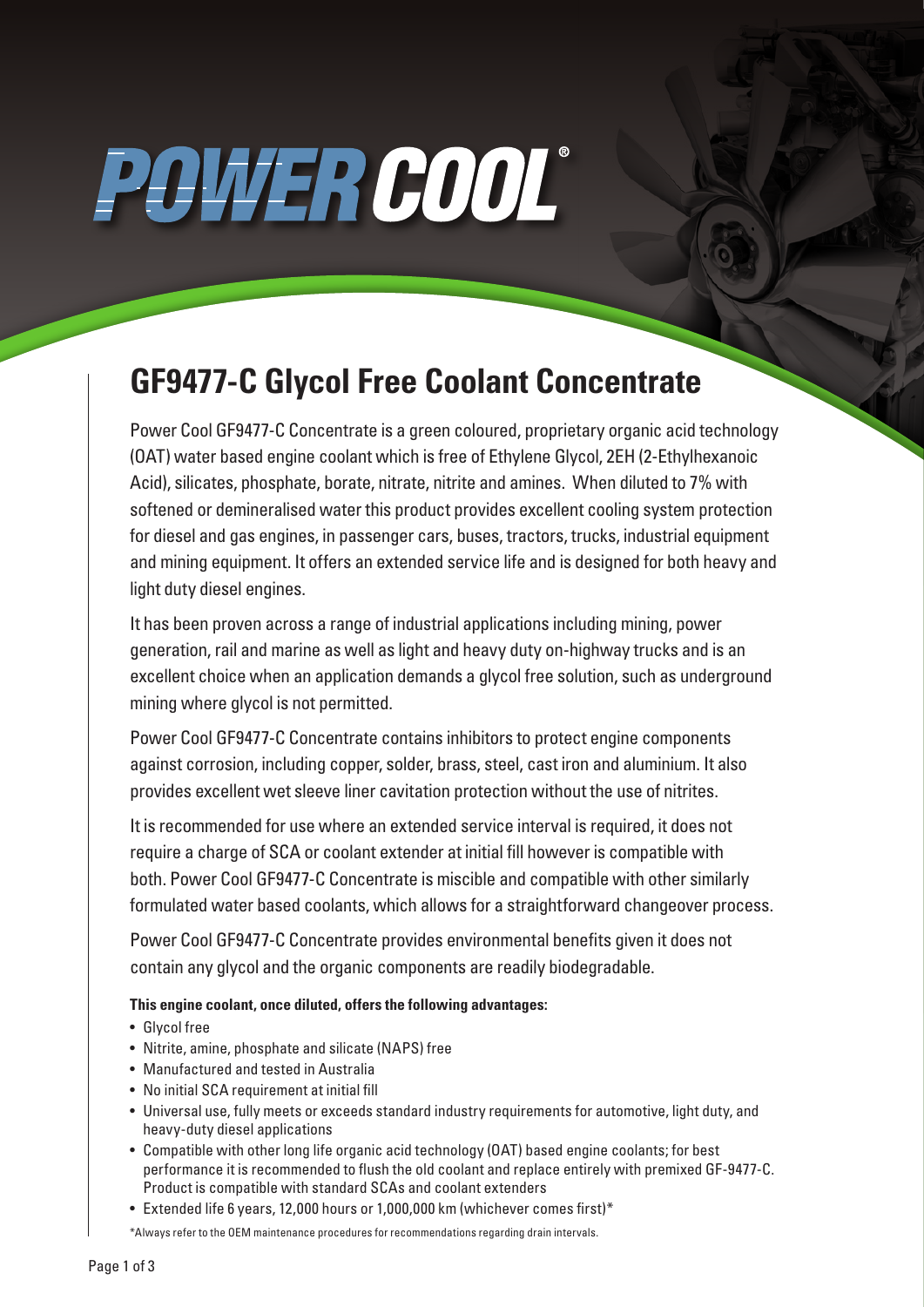

**Power Cool GF9477-C Concentrate meets or exceeds the performance requirements of the following specifications when premixed with demineralised water (Diluted to 7%)**

### **Power Cool GF9477-C Coolant Specifications**

| Recommended and suitable for use where the following engine coolant specifications are required: |                           |                       |  |  |  |
|--------------------------------------------------------------------------------------------------|---------------------------|-----------------------|--|--|--|
| • ASTM D3306/D6210                                                                               | • GM 1825M /1899M /6277M  | • Scania              |  |  |  |
| $\bullet$ BS 6580                                                                                | • Komatsu AFNAC           | • Renault Type D      |  |  |  |
| $\bullet$ JIS 2234                                                                               | $\bullet$ MAN 324 NF      | • VW/Audi TL-774 F    |  |  |  |
| • Cummins CES 14603                                                                              | • Mercedes MB 325.3/326.3 | • Nissan NES 5059 LLC |  |  |  |
| • Chrysler MS12106                                                                               | • MTU MTL 5049            | • Peugeot B71 5110    |  |  |  |
| • Ford WSS-M97B44-D1/<br><b>WSS-M97B51-A</b>                                                     | • Volvo                   |                       |  |  |  |

**Power Cool GF9477-C Concentrate provides excellent value as a glycol free, universal, long life engine coolant suitable for mixed fleet applications. Along with this value, Penske Australia offers you the following advantages:**

- Reliable supply
- Consistent high-quality product
- Unsurpassed technology
- Valuable technical service backup
- Education on safe use and product management to reduce operating costs

For more information on Power Cool Engine Coolants for your application contact your local Penske branch or representative. GF9477-C is also available in a ready to use Premix formula (Power Cool GF9443).

| Metal Type <sup>1</sup> | <b>ASTM D 1384 Glassware Corrosion</b> |            | <b>ASTM D 2570 Simulated Service</b> |            |
|-------------------------|----------------------------------------|------------|--------------------------------------|------------|
|                         | Tests Results <sup>1</sup>             | Max. Spec. | Tests Results <sup>1,2</sup>         | Max. Spec. |
| Copper                  | 0.1                                    | 10         | $+1.5$                               | 20         |
| Solder                  | 0.2                                    | 15         | $+13.7$                              | 60         |
| <b>Brass</b>            | 0.0                                    | 10         | $+2.2$                               | 20         |
| <b>Steel</b>            | 0.0                                    | 10         | $+4.9$                               | 20         |
| Cast Iron               | $+1.9$                                 | 10         | $+7.6$                               | 20         |
| Aluminium               | 5.1                                    | 15         | $+13.1$                              | 60         |

#### **Power Cool GF9477-C Coolant Performance Testing (Diluted to 7%)**

| <b>Test</b>                                                                    | l Test Results <sup>11</sup> | <b>Specification</b> |
|--------------------------------------------------------------------------------|------------------------------|----------------------|
| ASTM D4340 Heat Rejecting Aluminum Corrosion (mg/cm <sup>2</sup> /week)        | 0.1                          | 1.0 maximum          |
| ASTM D2809 Aluminum Water Pump Cavitation -<br><b>Erosion Corrosion Rating</b> |                              | 8 minimum            |

1. Weight loss per coupon in milligrams

2. Aluminium radiator results